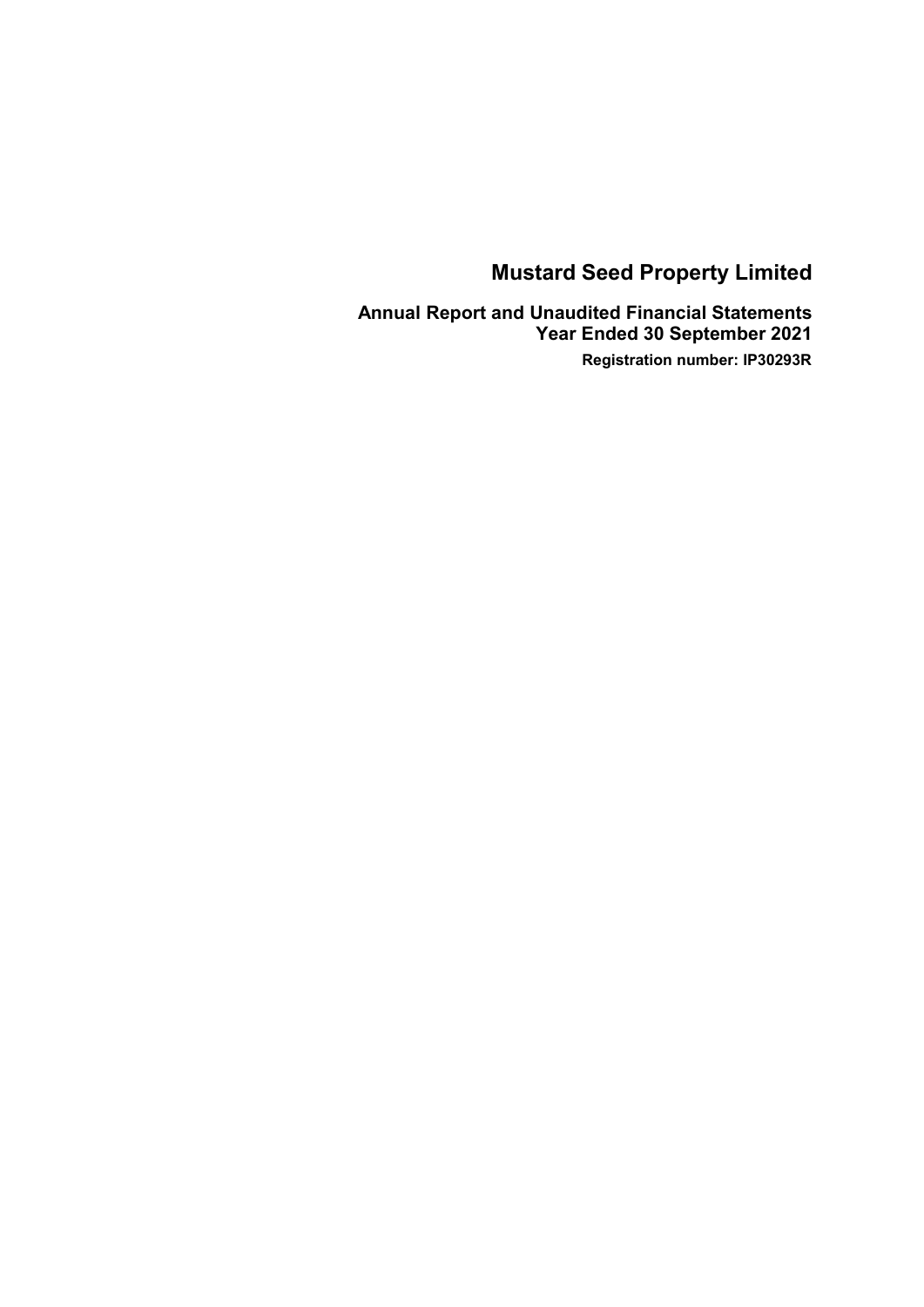# **Contents**

| Company Information                         | 1          |
|---------------------------------------------|------------|
| Directors' Report                           | $2$ to $3$ |
| <b>Profit and Loss Account</b>              | 4          |
| Statement of Comprehensive Income           | 5          |
| <b>Balance Sheet</b>                        | 6 to 7     |
| Statement of Changes in Equity              | 8          |
| Notes to the Unaudited Financial Statements | 9 to 14    |
| Non-statutory pages                         | 15 to 16   |
| <b>Accountants' Report</b>                  | 17         |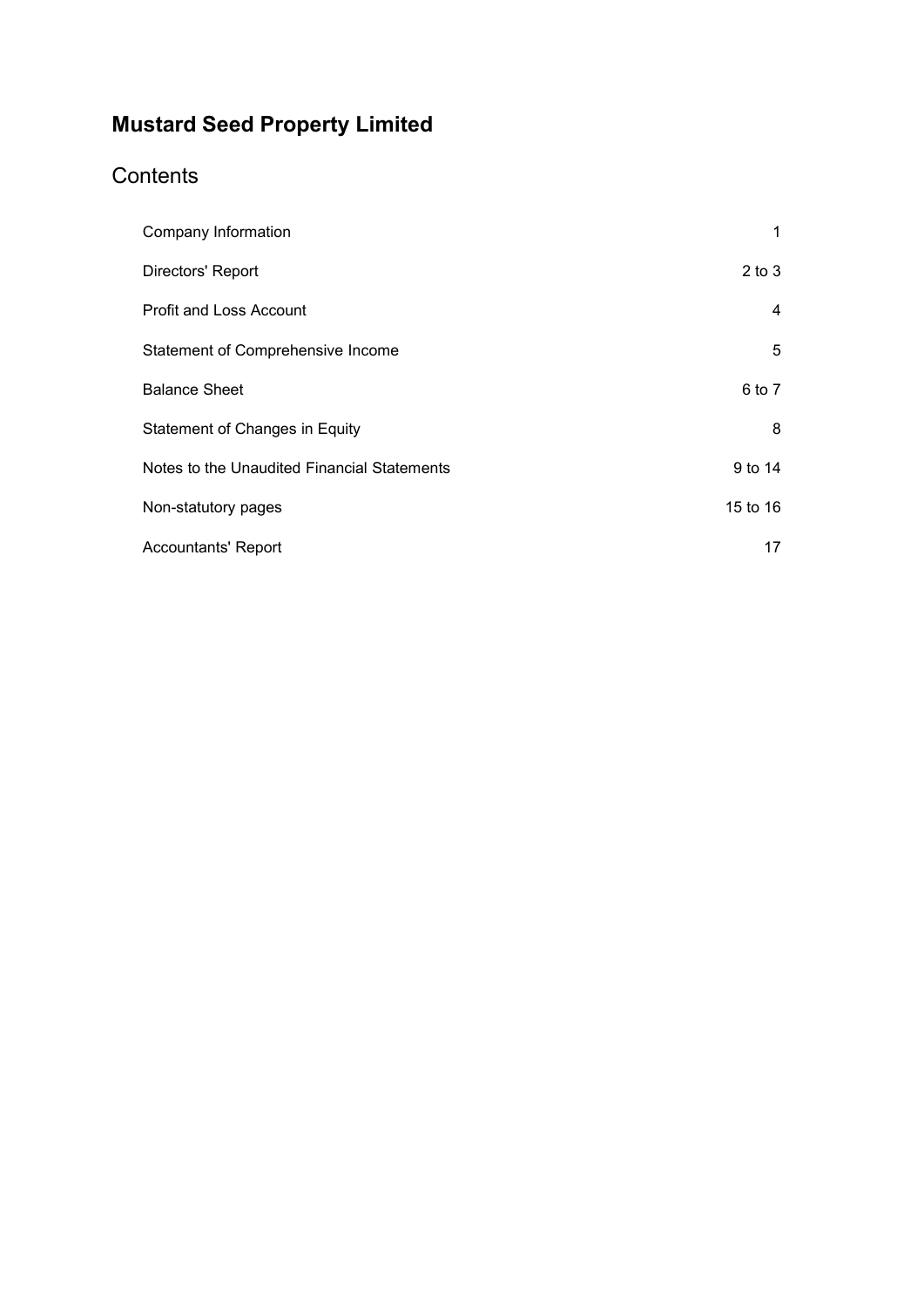# <span id="page-2-0"></span>Company Information

| <b>Directors</b>                 | M Lowe                                                                                               |
|----------------------------------|------------------------------------------------------------------------------------------------------|
|                                  | D J Brewer                                                                                           |
|                                  | E James                                                                                              |
|                                  | S Clague                                                                                             |
|                                  | S Ackford                                                                                            |
|                                  | A Langer                                                                                             |
| <b>Company secretary N Smith</b> |                                                                                                      |
|                                  |                                                                                                      |
| <b>Registered office</b>         | c/o Resonance Limited<br>The Great Barn<br>Scarne Court<br>Launceston<br>Cornwall<br><b>PL15 9LR</b> |
| <b>Accountants</b>               | <b>Francis Clark LLP</b><br>Lowin House<br>Tregolls Road<br>Truro<br>Cornwall<br>TR1 2NA             |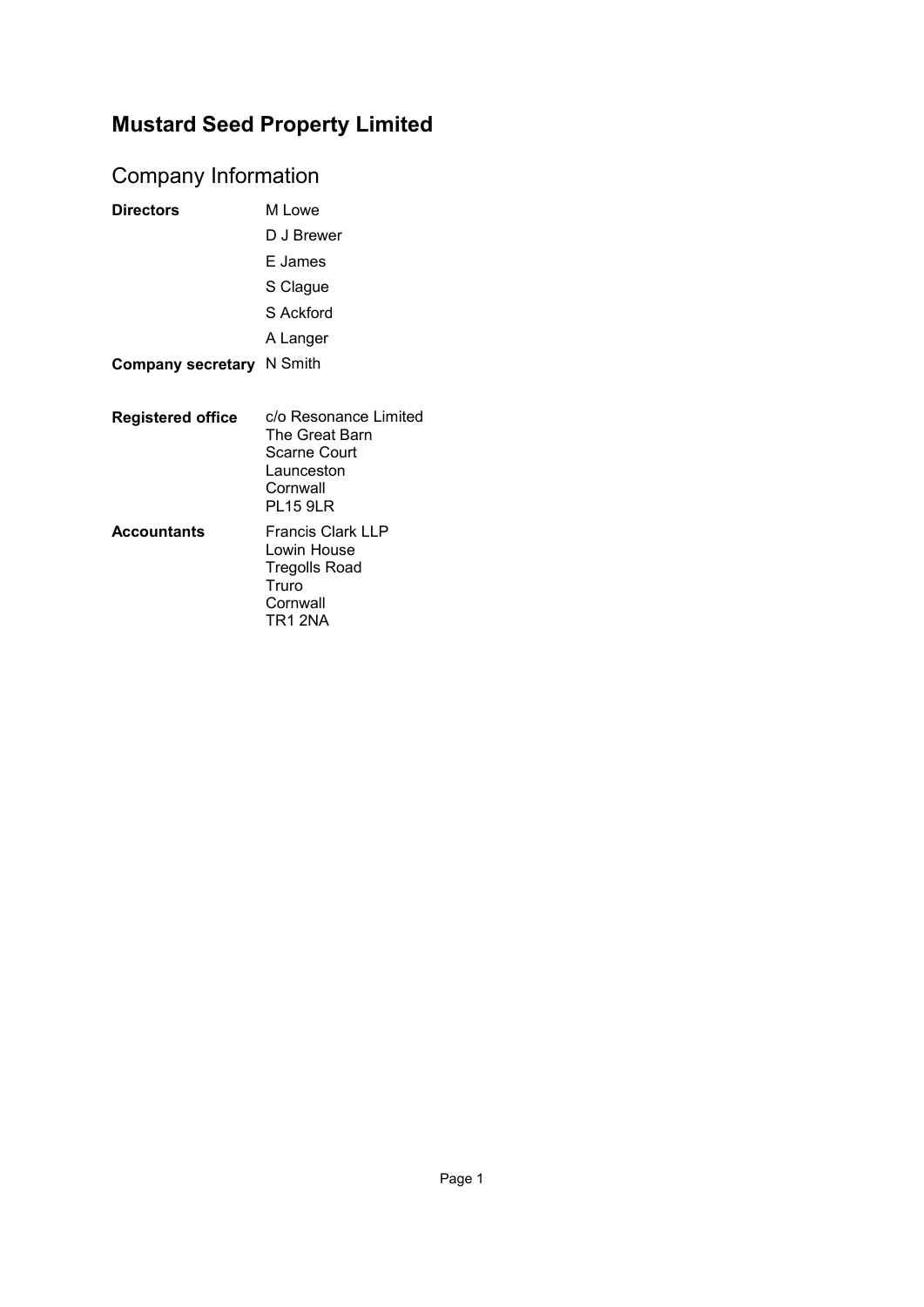### <span id="page-3-0"></span>Directors' Report for the Year Ended 30 September 2021

The directors present their report and the financial statements for the year ended 30 September 2021. The society is registered under the Co-operative and Community Benefit Societies Act 2014.

#### **Directors of the company**

The directors who held office during the year were as follows:

M Lowe

P Ashton (ceased 18 February 2021)

D J Brewer

E James

S Clague (appointed 18 February 2021)

S Ackford (appointed 18 February 2021)

A Langer (appointed 18 February 2021)

#### **Business Review**

Mustard Seed Property Limited (MSP) remains in a strong position and making good progress. However, as we all know, the knock-on effects of the pandemic have begun to filter through as the economy splutters into life. For MSP we have seen pressures relating to:

• Demand for housing - Cornwall has become one of the hottest property markets in the country with all types of property being snapped up extremely quickly as people have sought to escape to the country in search of space now that 'Work from Home' is the new normal, to accelerate their retirement plans, or to speculatively invest in 'staycation' properties. The three trends together have resulted in some extreme conditions with instances of properties being sold within 24 hours of being marketed. MSP has been both fortunate and careful. We secured our second property ahead of the pandemic - completing the purchase in the first few weeks of lock down 1. And then with the additional funds we raised we were able to be a cash buyer for our third property which will exchange now within weeks. We have in both cases negotiated figures below asking value despite many properties now going for above the asking price.

• Cost of building materials - there has been much coverage of materials shortages and price hikes in recent months and there is no way we can avoid these; however we have managed to secure contractors we trust who are working extremely hard to keep costs down without compromising quality. Working creatively with the design team we managed to unlock some additional space in our property in Redruth which has enabled us to secure 2 additional studio flats into the existing building. This drives up the income from rents significantly and supports the additional cost being quoted.

• Availability of skilled labour - due to the exceptionally active housing market, labour and related services, e.g., planning officers, design support, are in high demand causing delays in the completion of works and readiness of properties for occupation. We have had some contractors and suppliers' approach this opportunistically and quote astronomical prices, but we have a high degree of confidence in the teams we have around us who have commitment to our deeper purpose which has led us to firms that want to work with us because of our ethos as well as our cash.

However, the reality as we end the year is that we do not yet have any of the new income we had expected to be in place, and we believe it is more important to protect investors capital than pay out a share interest coupon without the income to support it. The income we have received from our first property has just about covered our additional operational costs but there is no surplus and whilst it is possible to pay share interest even if MSP makes a loss this effectively erodes our Balance Sheet and ultimately shareholder's own funds.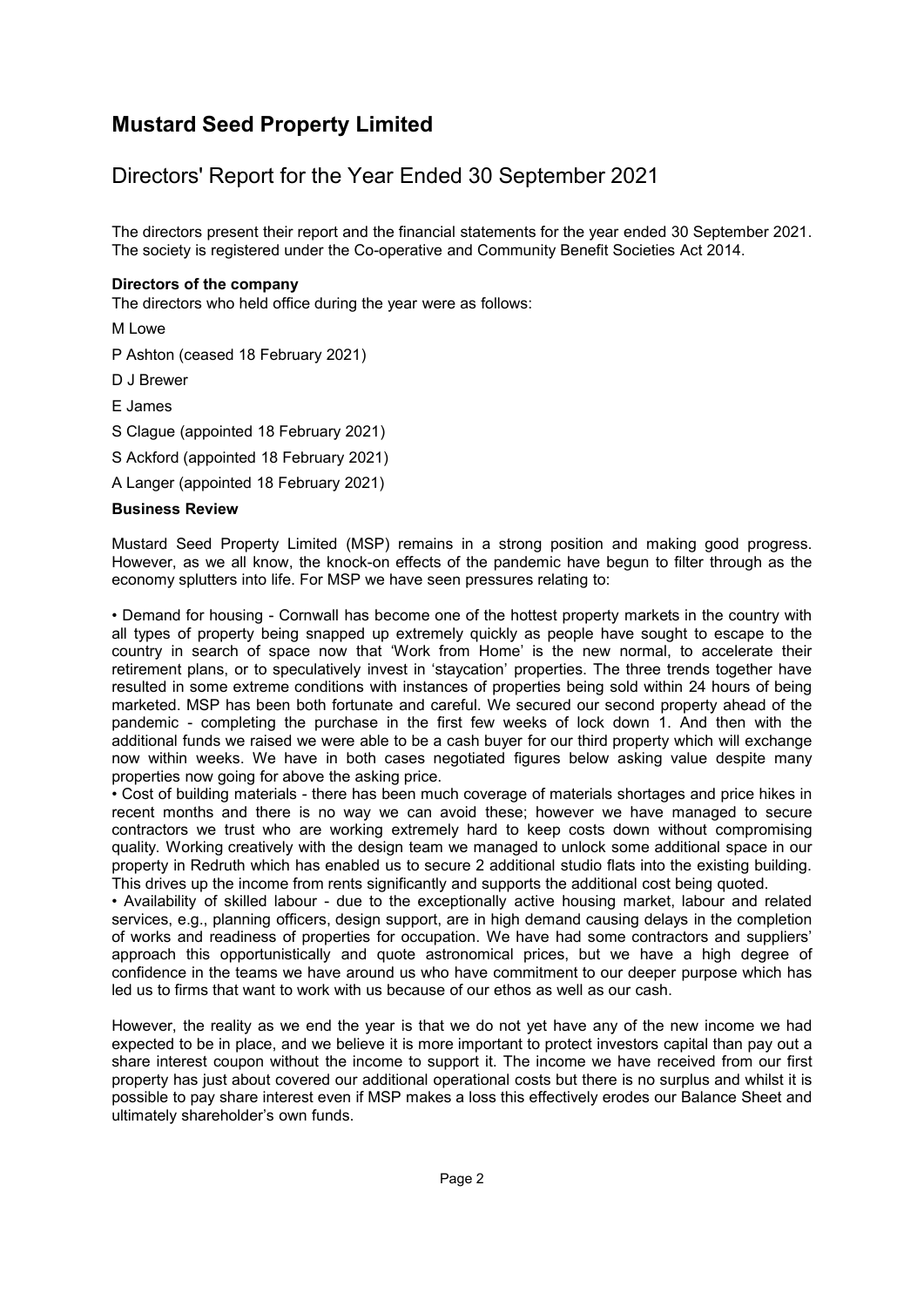### Directors' Report for the Year Ended 30 September 2021

There are still some moving parts, but the most significant uncertainties are now behind us, and as a board, we are feeling confident about the future. We have properties purchased and firm fixed priced refurbishment contracts that we are clear we can afford. Latest estimates are now that our Newquay property will be generating over £3,000 of monthly income for MSP by April 2022 and our Redruth property will add over £4,000 on top of this by the start of the new financial year in October 2022.

We have enough capital (with sufficient contingency and reserves) to complete these projects but until they are complete, we are aware that raising new funds will be challenging. The board are therefore suspending all shareholder withdrawals for 1 year. This has been a difficult decision since we value the liquidity we offer our investors and recognise the reality that personal situations change from time to time. Historically we have been able to honour every shareholder withdrawal within the six month notice period and we are proud of our track record on this. However, running out of money at this stage would put everyone's investment avoidably at risk.

MSP is in good health and our ambition is undiminished - we are seeing opportunity and need right across the county. For now, we need to act carefully as we navigate the final stages of getting our two new properties operational.

#### **Small Companies Provision Statement**

This report has been prepared in accordance with the special provisions relating to companies subject to the small companies regime within Part 15 of the Companies Act 2006.

Approved by the Board on .................... and signed on its behalf by:

| M Lowe   |  |  |  |  |  |
|----------|--|--|--|--|--|
| Director |  |  |  |  |  |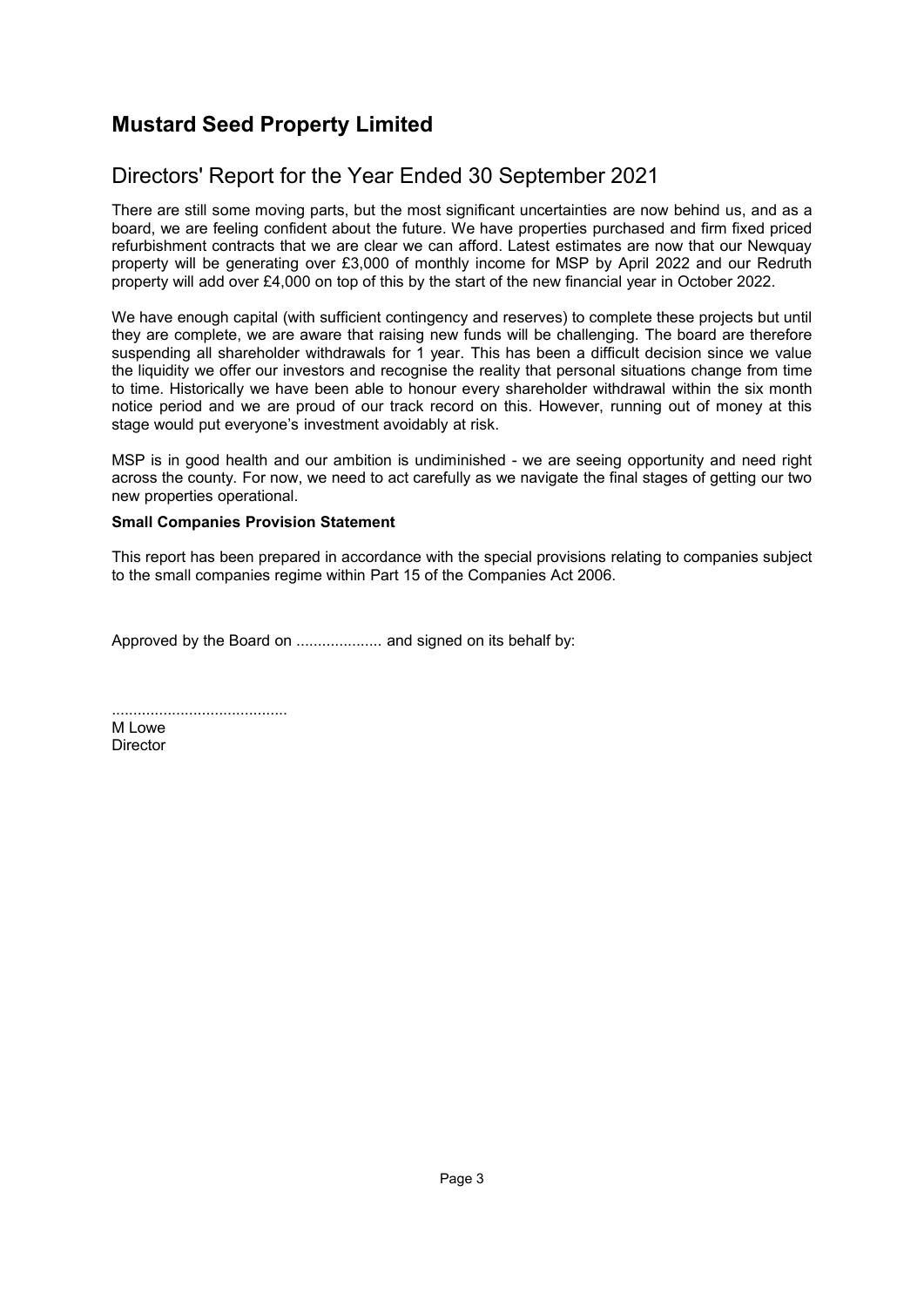### <span id="page-5-1"></span><span id="page-5-0"></span>Profit and Loss Account

|                                              | 2021<br>£ | 2020<br>£ |
|----------------------------------------------|-----------|-----------|
| Turnover                                     | 29,156    | 45,206    |
| Cost of sales                                | (1,306)   | (1, 303)  |
| Gross profit                                 | 27,850    | 43,903    |
| Administrative expenses                      | (29, 297) | (32, 978) |
| Operating (loss)/profit                      | (1, 447)  | 10,925    |
| Other interest receivable and similar income | 317       | 894       |
| Interest payable and similar expenses        | (2,714)   | (24,542)  |
|                                              | (2, 397)  | (23, 648) |
| Loss before tax                              | (3, 844)  | (12, 723) |
| Loss for the financial year                  | (3,844)   | (12, 723) |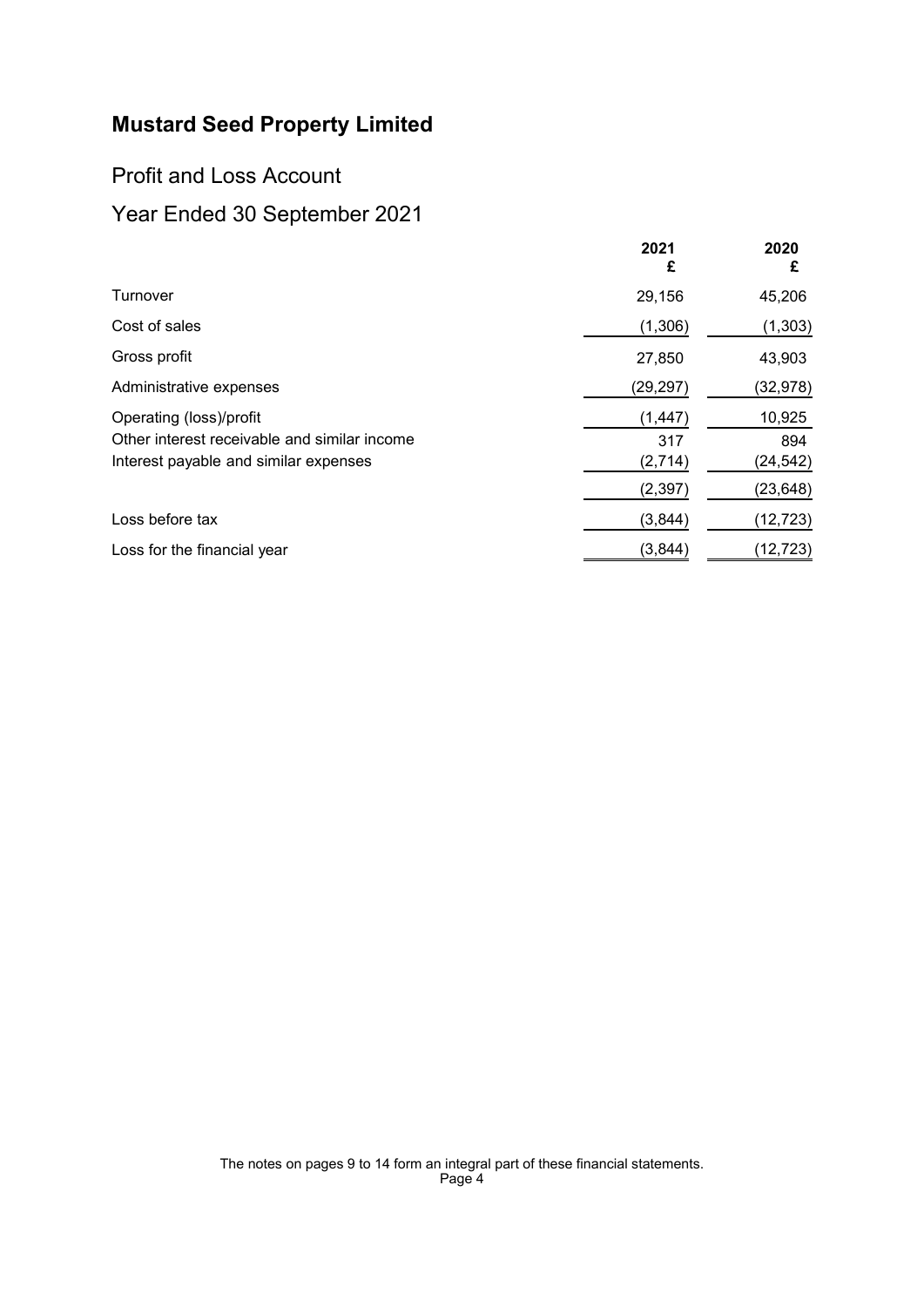# <span id="page-6-0"></span>Statement of Comprehensive Income

|                                         | 2021    | 2020     |
|-----------------------------------------|---------|----------|
| Loss for the year                       | (3,844) | (12,723) |
| Total comprehensive income for the year | (3,844) | (12,723) |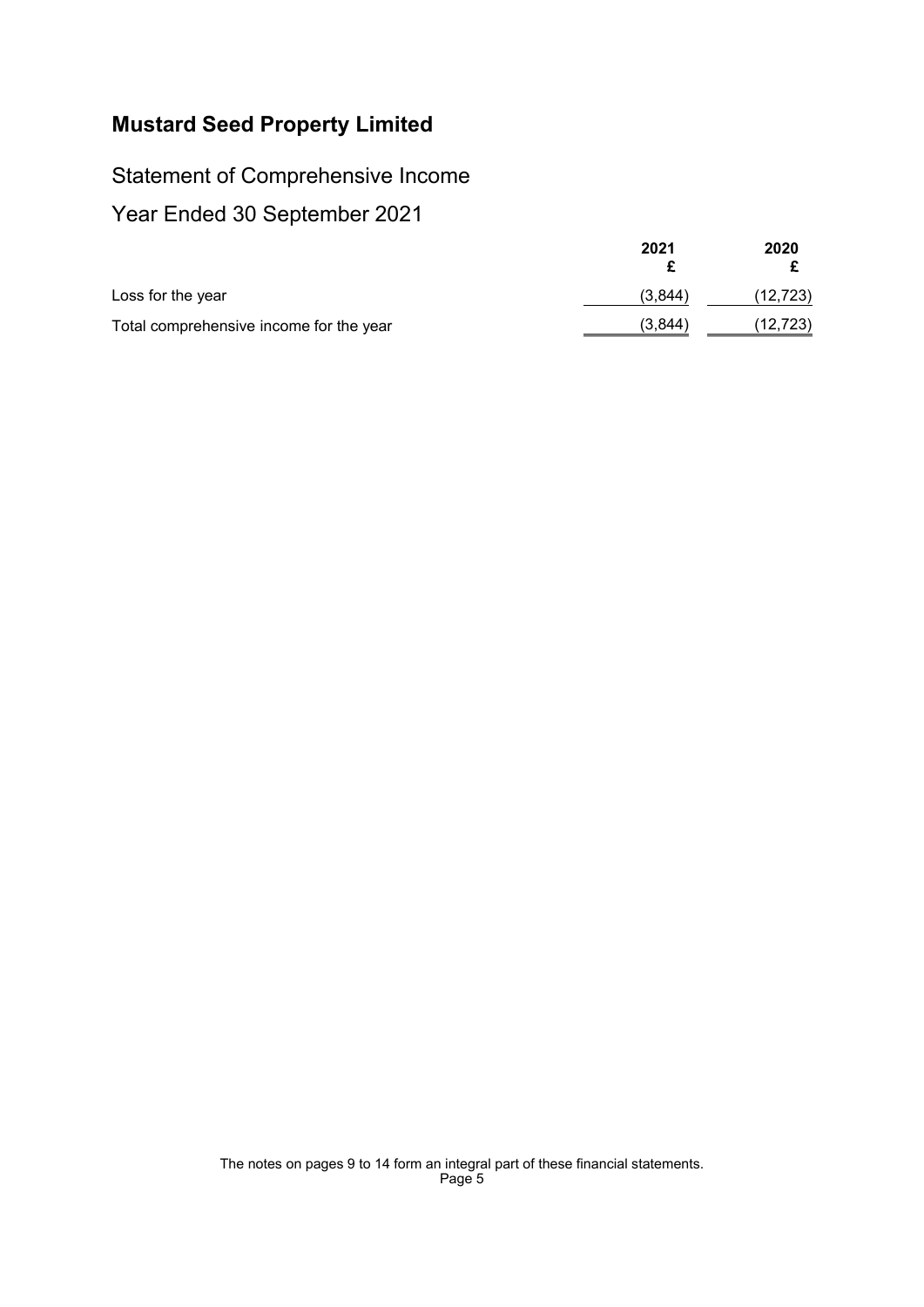### Balance Sheet

# <span id="page-7-0"></span>30 September 2021

|                                                                | <b>Note</b> | 2021<br>£ | 2020<br>£ |
|----------------------------------------------------------------|-------------|-----------|-----------|
| <b>Fixed assets</b>                                            |             |           |           |
| Tangible assets                                                | 2           | 645,756   | 555,724   |
| <b>Current assets</b>                                          |             |           |           |
| <b>Debtors</b>                                                 | 3           | 8,235     | 2,307     |
| Cash at bank and in hand                                       |             | 624,355   | 137,557   |
|                                                                |             | 632,590   | 139,864   |
| <b>Creditors:</b> Amounts falling due within one year          | 4           | (18,163)  | (34, 393) |
| <b>Net current assets</b>                                      |             | 614,427   | 105,471   |
| <b>Total assets less current liabilities</b>                   |             | 1,260,183 | 661,195   |
| <b>Creditors:</b> Amounts falling due after more than one year | 4           | (91,421)  | (98,725)  |
| <b>Net assets</b>                                              |             | 1,168,762 | 562,470   |
| <b>Capital and reserves</b>                                    |             |           |           |
| Called up share capital                                        |             | 1,198,111 | 587,975   |
| Profit and loss account                                        |             | (29,349)  | (25,505)  |
| Shareholders' funds                                            |             | 1,168,762 | 562,470   |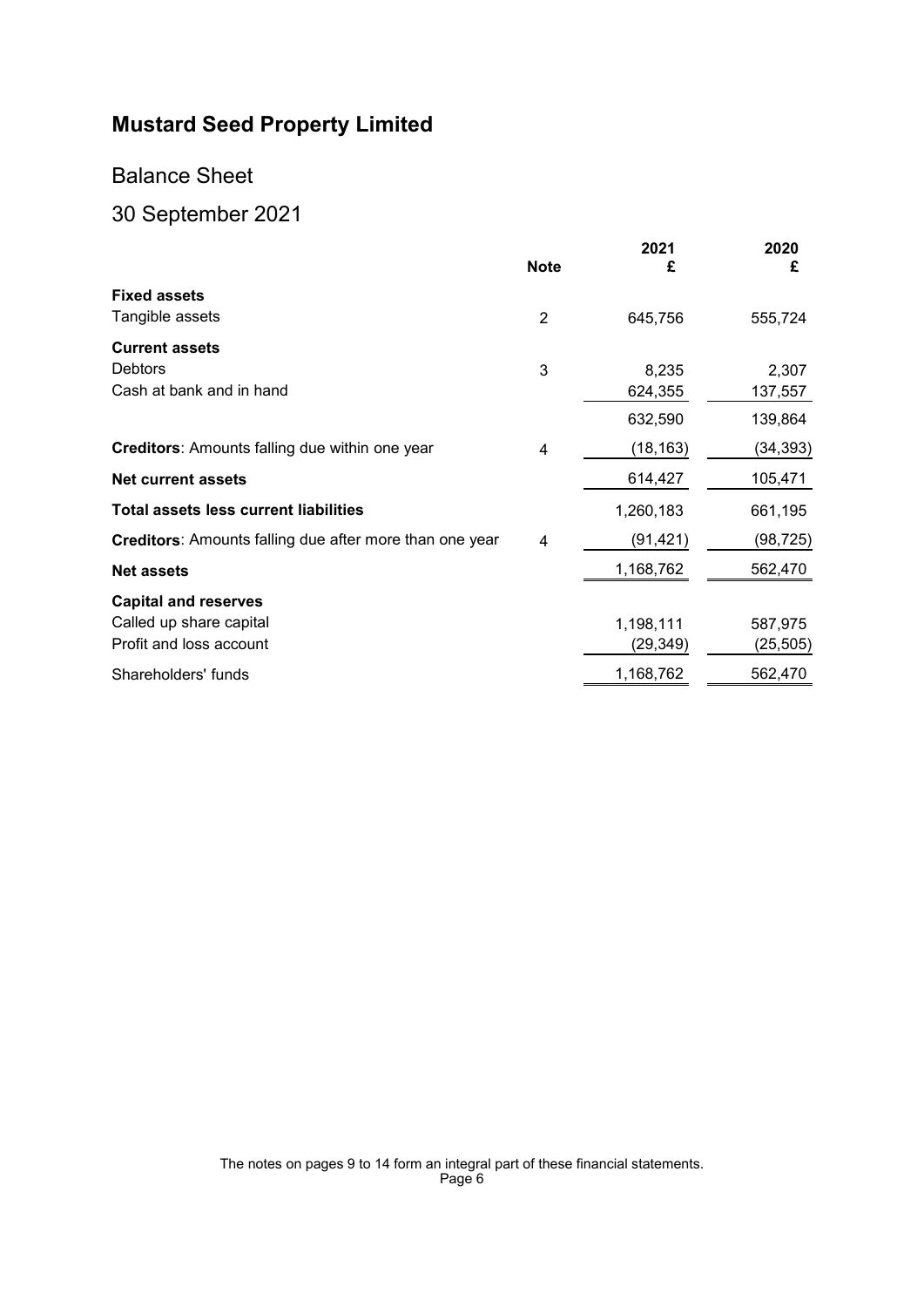Balance Sheet

### 30 September 2021

For the financial year ending 30 September 2021 the company was entitled to exemption from audit under section 477 of the Companies Act 2006 relating to small companies.

Directors' responsibilities:

- The members have not required the company to obtain an audit of its accounts for the year in question in accordance with section 476; and
- The directors acknowledge their responsibilities for complying with the requirements of the Act with respect to accounting records and the preparation of accounts.

These financial statements have been prepared and delivered in accordance with the special provisions relating to companies subject to the small companies regime within Part 15 of the Companies Act 2006.

Approved and authorised by the Board on .................... and signed on its behalf by:

.........................................

M Lowe **Director**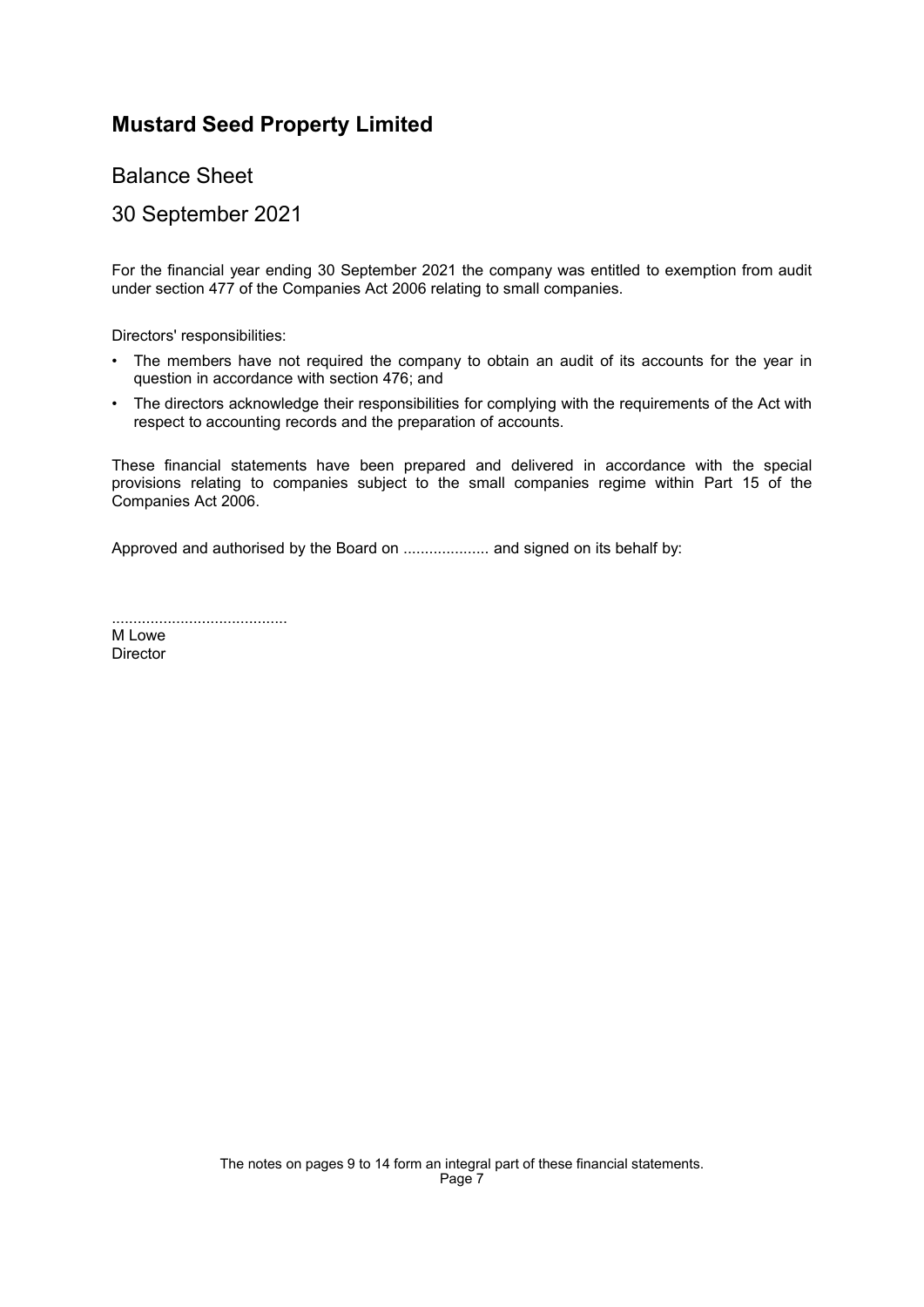# <span id="page-9-0"></span>Statement of Changes in Equity Year Ended 30 September 2021

| At 1 October 2020<br>Loss for the year                                                      | <b>Share</b><br>capital<br>£<br>587,975   | <b>Profit and</b><br>loss<br>account<br>£<br>(25, 505)<br>(3,844) | Total<br>£<br>562,470<br>(3,844) |
|---------------------------------------------------------------------------------------------|-------------------------------------------|-------------------------------------------------------------------|----------------------------------|
| Total comprehensive income<br>New share capital subscribed                                  | 610,136                                   | (3,844)                                                           | (3,844)<br>610,136               |
| At 30 September 2021                                                                        | 1,198,111<br><b>Share</b><br>capital<br>£ | (29, 349)<br><b>Profit and</b><br>loss<br>account<br>£            | 1,168,762<br>Total<br>£          |
| At 1 October 2019<br>Loss for the year                                                      | 487,901                                   | (12, 782)<br>(12,723)                                             | 475,119<br>(12,723)              |
| Total comprehensive income<br>New share capital subscribed<br>Purchase of own share capital | 106,140<br>(6,066)                        | (12, 723)                                                         | (12, 723)<br>106,140<br>(6,066)  |
| At 30 September 2020                                                                        | 587,975                                   | (25,505)                                                          | 562,470                          |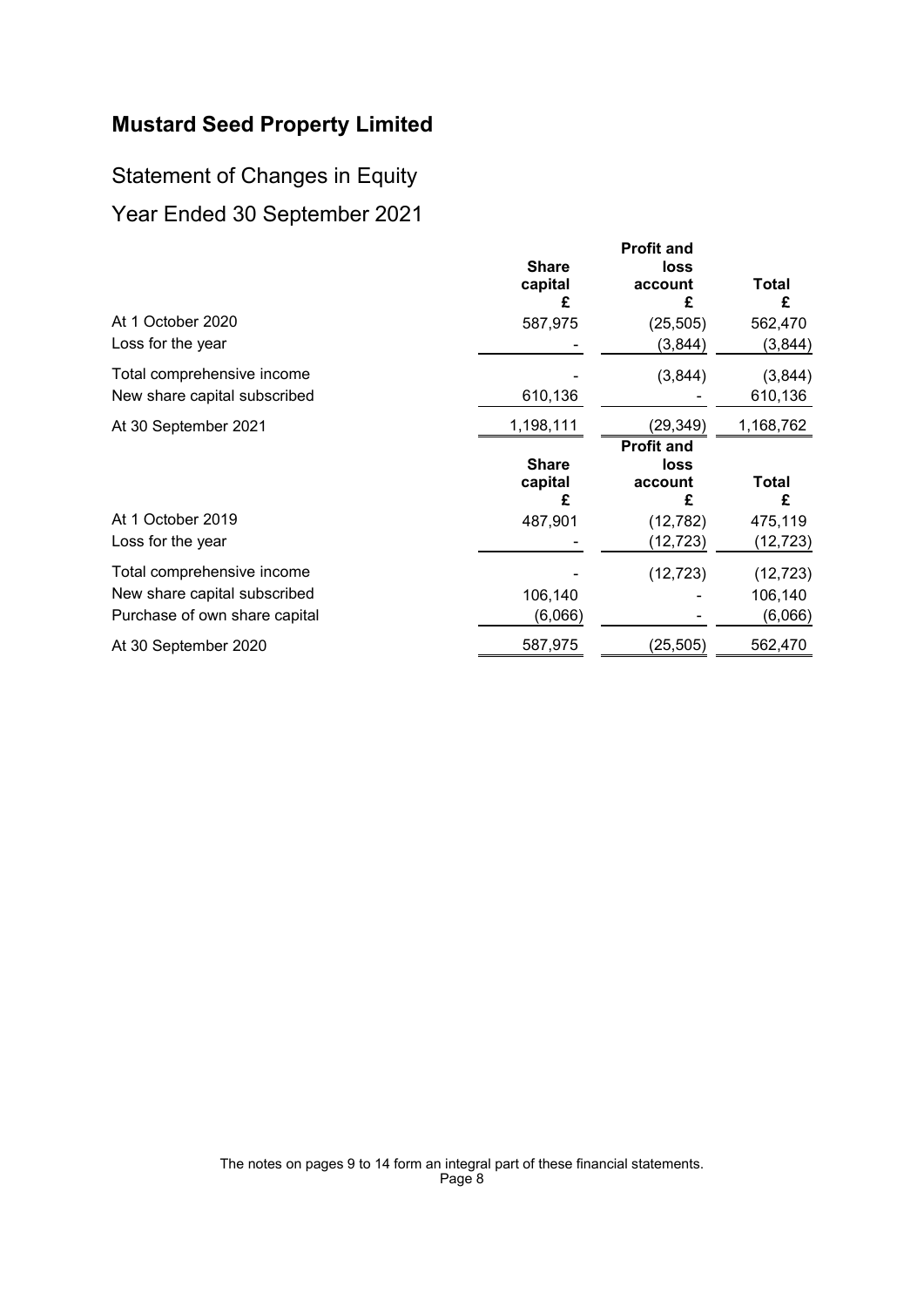### Notes to the Unaudited Financial Statements

### <span id="page-10-0"></span>Year Ended 30 September 2021

#### **[1](#page-10-0) Accounting policies**

#### **Summary of significant accounting policies and key accounting estimates**

The principal accounting policies applied in the preparation of these financial statements are set out below. These policies have been consistently applied to all the years presented, unless otherwise stated.

#### **Statement of compliance**

These financial statements have been prepared in accordance with Financial Reporting Standard 102 Section 1A - 'The Financial Reporting Standard applicable in the UK and Republic of Ireland' and the Companies Act 2006.

#### **Basis of preparation**

These financial statements have been prepared using the historical cost convention except that as disclosed in the accounting policies certain items are shown at fair value.

#### **Revenue recognition**

Turnover comprises the fair value of the consideration received or receivable for rent and insurance costs in the ordinary course of the company's activities. Turnover is shown net of value added tax, returns, rebates and discounts and after eliminating sales within the company.

The company recognises revenue when:

- \* the amount of revenue can be reliably measured;
- \* it is probable that future economic benefits will flow to the entity;
- \* and specific criteria have been met for each of the company's activities.

#### **Tangible assets**

Tangible assets are stated in the balance sheet at cost, less any subsequent accumulated depreciation and subsequent accumulated impairment losses.

The cost of tangible assets includes directly attributable incremental costs incurred in their acquisition and installation.

#### **Depreciation**

Depreciation is charged so as to write off the cost of assets, other than land and properties under construction over their estimated useful lives, as follows:

Plant and machinery **10% on cost** 10% on cost

**Asset class Depreciation method and rate**

#### **Investment property**

Investment properties are carried at fair value, with revaluation gains and losses being processed through the profit and loss account. No depreciation is provided on investment properties.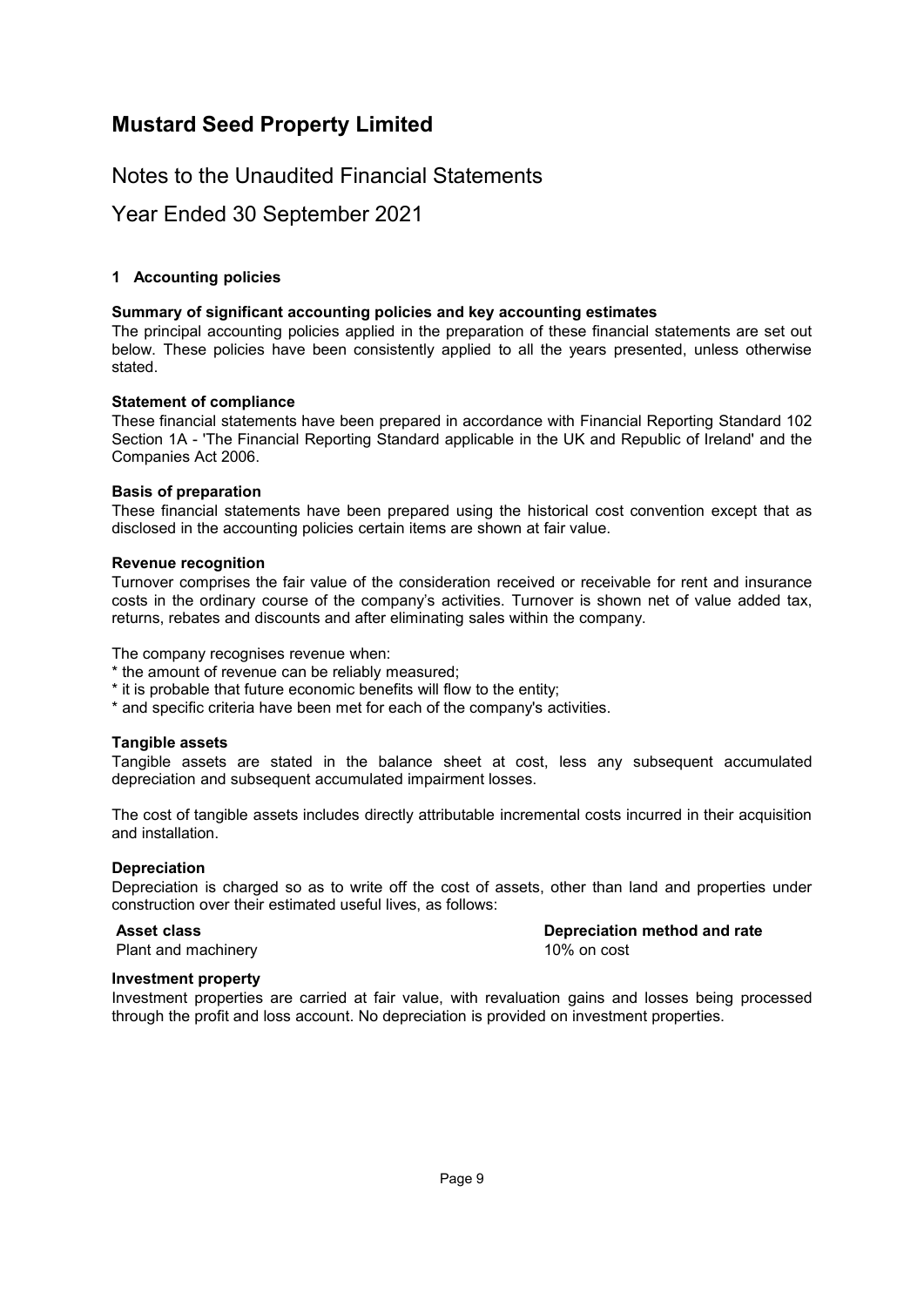### Notes to the Unaudited Financial Statements

### Year Ended 30 September 2021

### **Financial instruments**

#### *Classification*

The company holds the following financial instruments:

- Short term trade and other debtors and creditors;
- Bank loans; and
- Cash and bank balances.

All financial instruments are classified as basic.

#### *Recognition and measurement*

The company has chosen to apply the recognition and measurement principles in FRS102.

Financial instruments are recognised when the company becomes party to the contractual provisions of the instrument and derecognised when in the case of assets, the contractual rights to cash flows from the assets expire or substantially all the risks and rewards of ownership are transferred to another party, or in the case of liabilities, when the company's obligations are discharged, expire or are cancelled.

Except for bank loans, such instruments are initially measured at transaction price, including transaction costs, and are subsequently carried at the undiscounted amount of the cash or other consideration expected to be paid or received, after taking account of impairment adjustments.

Bank loans are initially measured at transaction price, including transaction costs, and are subsequently carried at amortised cost using the effective interest method.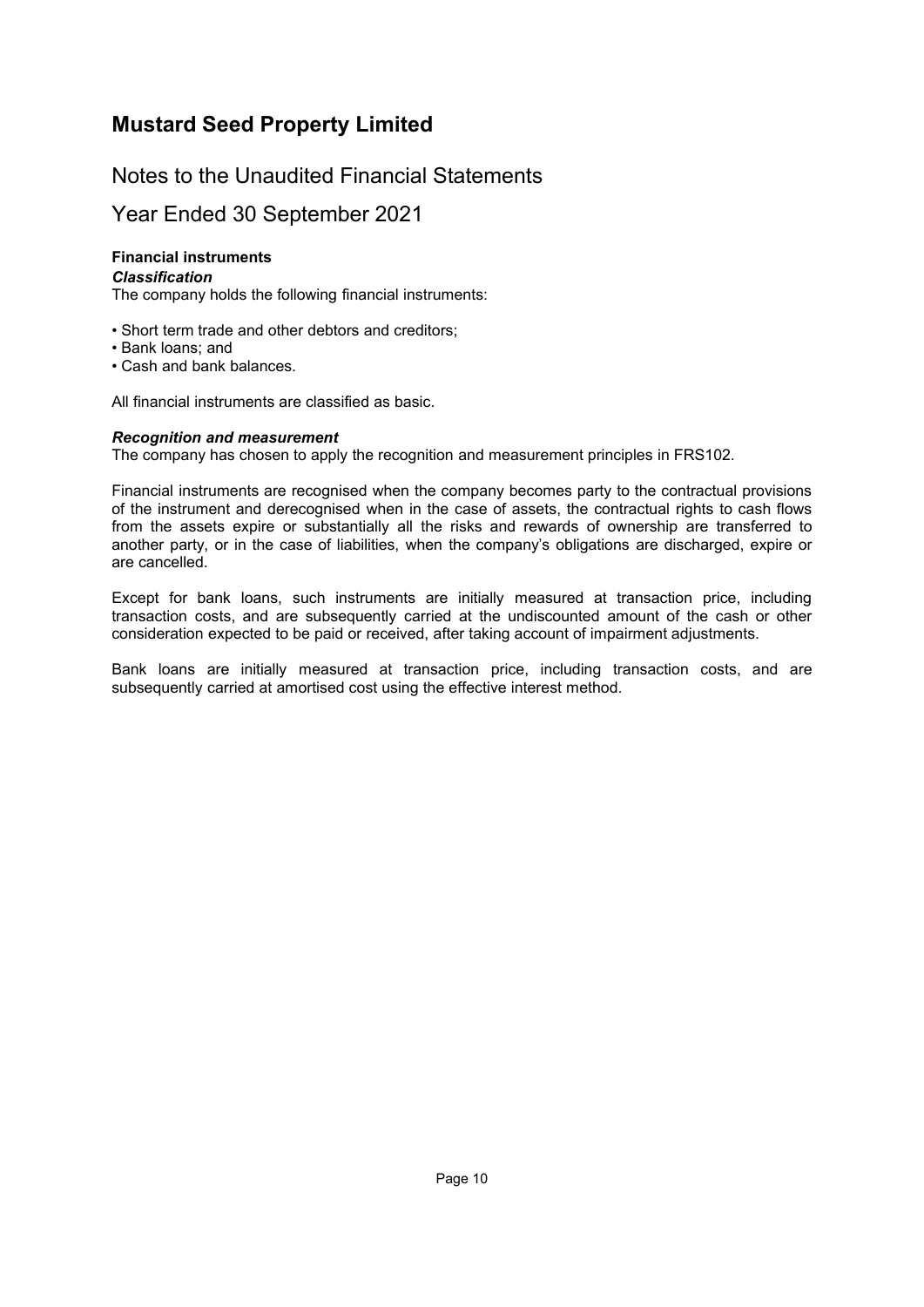Notes to the Unaudited Financial Statements

<span id="page-12-0"></span>Year Ended 30 September 2021

### **[2](#page-12-0) Tangible assets**

|                                                                 | <b>Investment</b><br>properties<br>£ | <b>Other</b><br>property,<br>plant and<br>equipment<br>£ | Total<br>£        |
|-----------------------------------------------------------------|--------------------------------------|----------------------------------------------------------|-------------------|
| <b>Cost or valuation</b><br>At 1 October 2020<br>Additions      | 553,930<br>90,828                    | 7,963                                                    | 561,893<br>90,828 |
| At 30 September 2021                                            | 644,758                              | 7,963                                                    | 652,721           |
| <b>Depreciation</b><br>At 1 October 2020<br>Charge for the year |                                      | 6,169<br>796                                             | 6,169<br>796      |
| At 30 September 2021                                            |                                      | 6,965                                                    | 6,965             |
| <b>Carrying amount</b>                                          |                                      |                                                          |                   |
| At 30 September 2021                                            | 644,758                              | 998                                                      | 645,756           |
| At 30 September 2020                                            | 553,930                              | 1,794                                                    | 555,724           |

<span id="page-12-1"></span>In the Directors' opinion the current market value of the investment property was assessed at £644,758 (2020: £553,930), taking into account tenancies and property maintenance / improvements.

#### **[3](#page-12-1) Debtors**

|               | 2021<br>£ | 2020  |
|---------------|-----------|-------|
| Trade debtors | 3,603     | 593   |
| Prepayments   | 4,281     | 1,422 |
| Other debtors | 351       | 292   |
|               | 8,235     | 2,307 |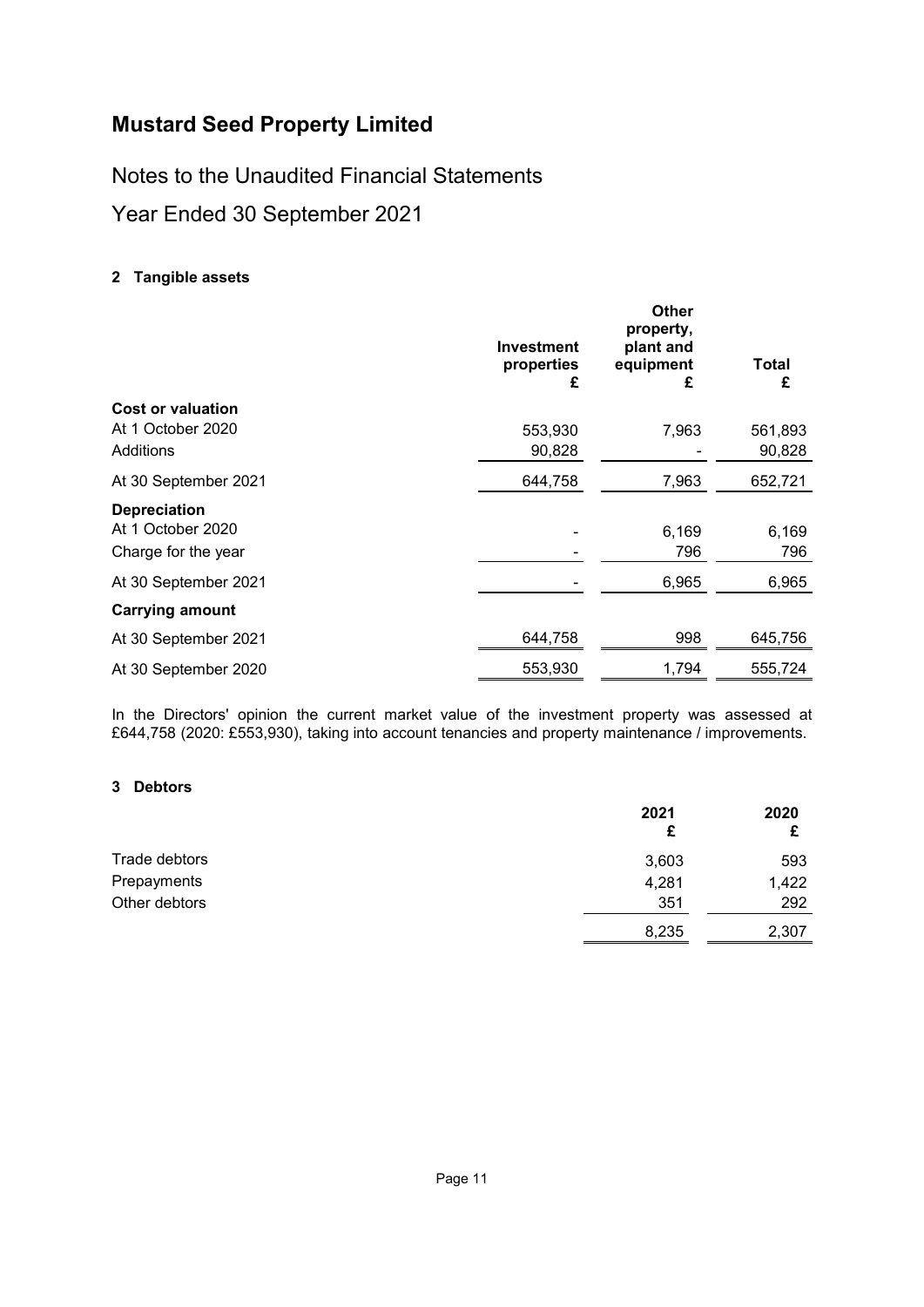Notes to the Unaudited Financial Statements

<span id="page-13-0"></span>Year Ended 30 September 2021

### **[4](#page-13-0) Creditors**

### **Creditors: amounts falling due within one year**

|                                                         | <b>Note</b> | 2021<br>£ | 2020<br>£ |
|---------------------------------------------------------|-------------|-----------|-----------|
| Due within one year                                     |             |           |           |
| Loans and borrowings                                    | 5           | 7,297     | 7,032     |
| Trade creditors                                         |             | 2,362     | 3,935     |
| Accruals and deferred income                            |             | 8,504     | 23,426    |
|                                                         |             | 18,163    | 34,393    |
|                                                         |             |           |           |
| Creditors: amounts falling due after more than one year |             | 2021      | 2020      |
|                                                         | <b>Note</b> | £         | £         |
| Due after one year                                      |             |           |           |
| Loans and borrowings                                    | 5           | 91,421    | 98,725    |
|                                                         |             |           |           |
|                                                         |             | 2021      | 2020      |
|                                                         |             | £         | £         |
| Due after more than five years                          |             |           |           |
| After more than five years by instalments               |             | 59,457    | 67,942    |
|                                                         |             |           |           |
|                                                         |             |           |           |
| 5 Loans and borrowings                                  |             |           |           |
|                                                         |             | 2021      | 2020      |
|                                                         |             | £         | £         |
| Loans and borrowings due after one year                 |             |           |           |
| <b>Bank borrowings</b>                                  |             | 91,421    | 98,725    |
|                                                         |             |           |           |
|                                                         |             | 2021      | 2020      |
| <b>Current loans and borrowings</b>                     |             | £         | £         |
| <b>Bank borrowings</b>                                  |             | 7,297     | 7,032     |

#### <span id="page-13-1"></span>**Bank borrowings**

A charge has been placed over the property at 19 Godolphin Road, Helston, Cornwall.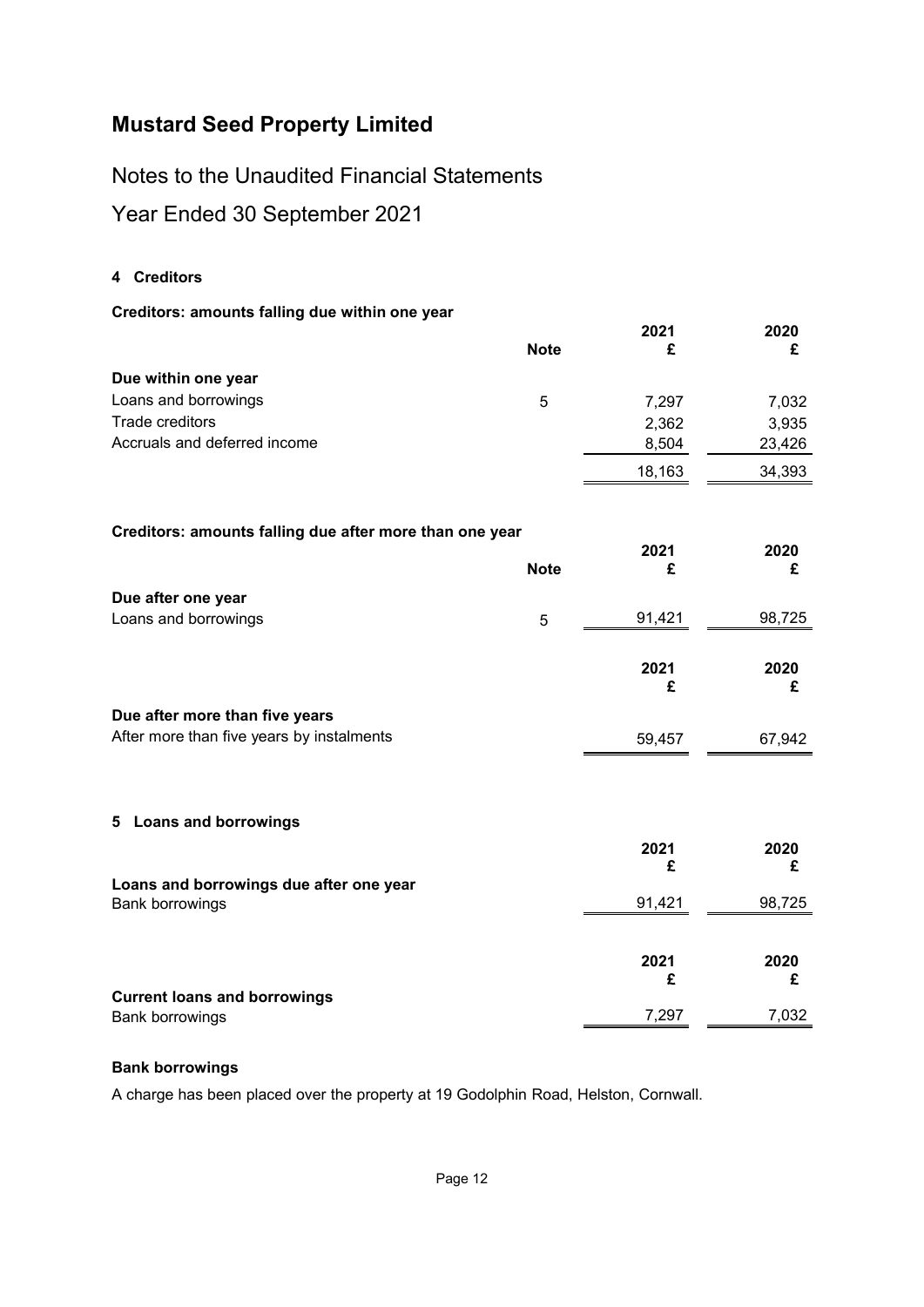### Notes to the Unaudited Financial Statements

### <span id="page-14-0"></span>Year Ended 30 September 2021

#### **[6](#page-14-0) Related party transactions**

#### **Summary of transactions with other related parties**

The board has made the decision not to accrue any shareholder interest for the year ended 30 September 2021, due to delayed projects' progress and to protect the business' current position.

#### E James

(Director)

Through her shareholding E James was entitled to receive interest of £nil (2020: £219). The interest due from the prior year has been reinvested in share capital. At the balance sheet date the amount due to E James was £nil (2020: £219).

#### M Lowe

#### (Director)

Through his shareholding M Lowe was entitled to receive interest of £nil (2020: £181). The interest due from the prior year has been reinvested in share capital. At the balance sheet date the amount due to M Lowe was £nil (2020: £181).

#### P Ashton

(Director)

Through his shareholding P Ashton was entitled to receive interest of £nil (2020: £18). The interest due from the prior year has been reinvested in share capital. At the balance sheet date the amount due to P Ashton was £nil (2020: £18).

#### S Ackford

(Director)

S Ackford is a Trustee of Mumme-Ackford Charitable Trust. Through the shareholding Mumme-Ackford Charitable Trust was entitled to receive interest of £nil. At the balance sheet date the amount due to Mumme-Ackford Charitable Trust was £nil.

#### Resonance Limited

(D Brewer, director of Mustard Seed Property Limited is a director / shareholder of Resonance Limited)

Through the shareholding Resonance Limited was entitled to receive interest of £nil (2020: £142). At the balance sheet date the amount due to Resonance Limited was £nil (2020: £142).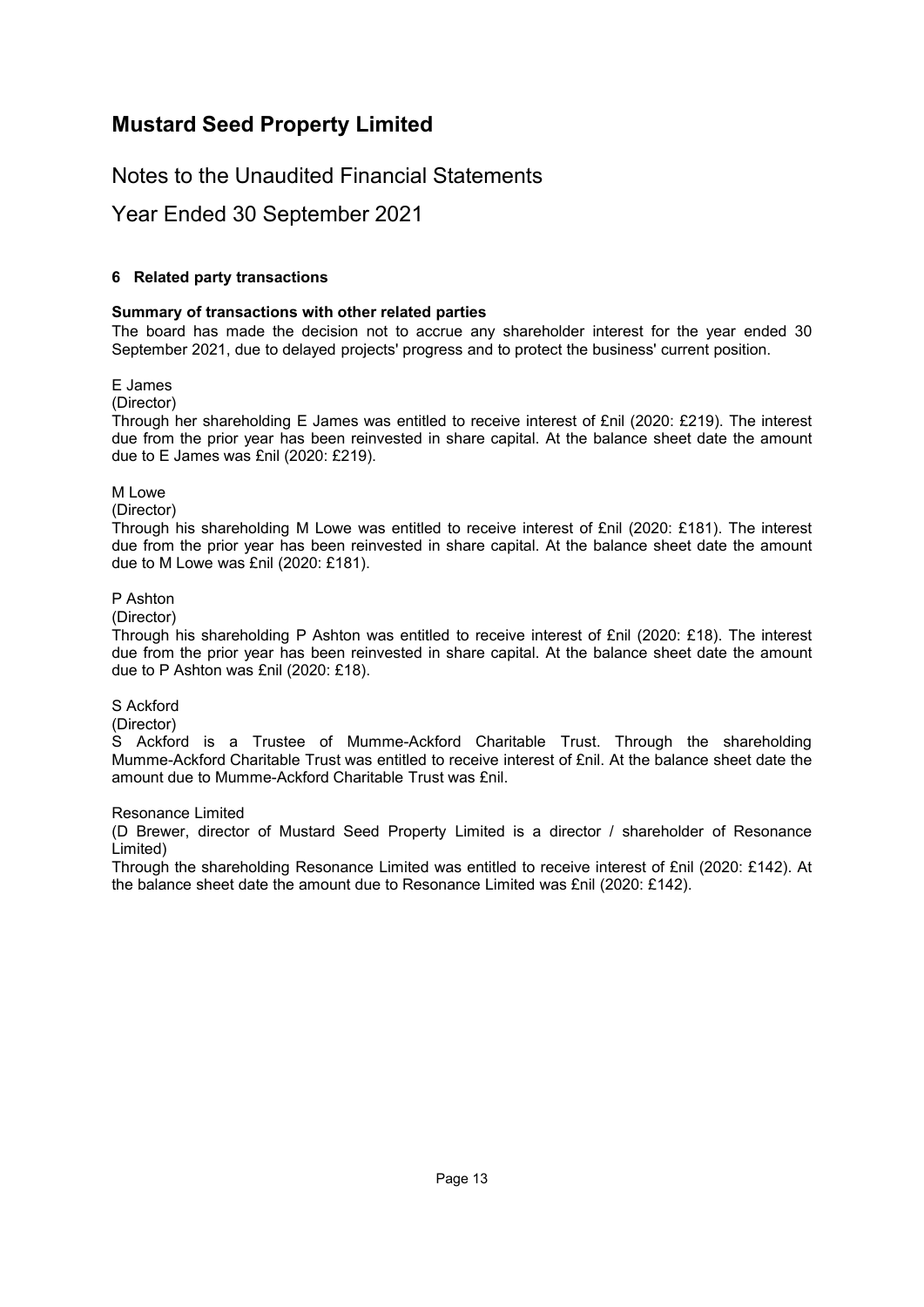Notes to the Unaudited Financial Statements

<span id="page-15-0"></span>Year Ended 30 September 2021

### **[7](#page-15-0) Share capital**

#### **Allotted, called up and fully paid shares**

|                                                    | 2021      |           |         | 2020    |  |
|----------------------------------------------------|-----------|-----------|---------|---------|--|
|                                                    | No.       | £         | No.     |         |  |
| Withdrawable interest bearing<br>shares of £1 each | 1,198,111 | 1,198,111 | 587,975 | 587,975 |  |

New Shares allotted

During the year, 610,136 withdrawable interest bearing shares were alloted and none were withdrawn, resulting in the allotment of a net aggregate nominal value of £610,136 for an aggregate consideration of £610,136.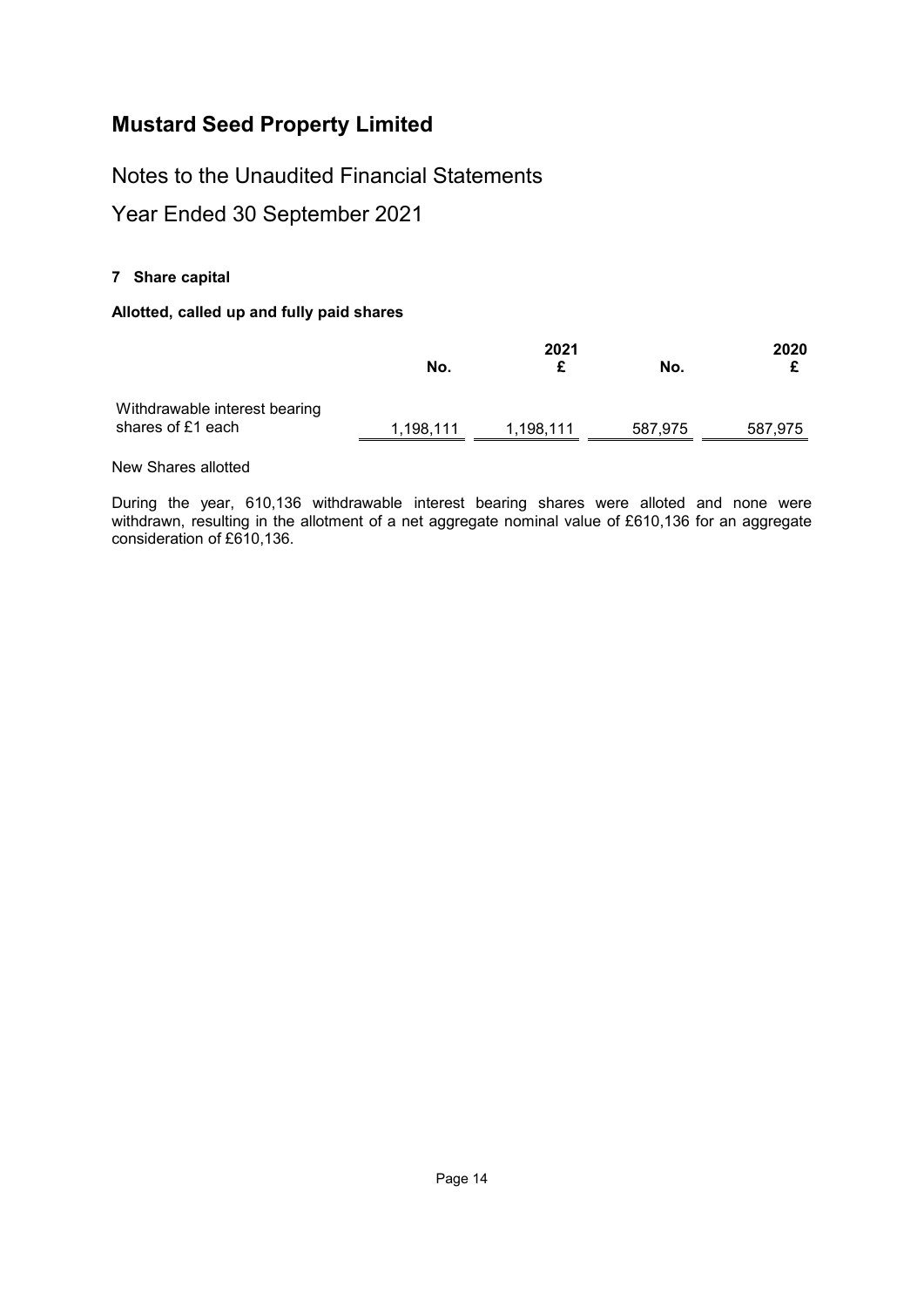### <span id="page-16-0"></span>Detailed Profit and Loss

|                                              | 2021<br>£ | 2020<br>£ |
|----------------------------------------------|-----------|-----------|
| <b>Turnover</b>                              |           |           |
| Feed in tariff                               | 812       | 744       |
| Rent receivable                              | 28,344    | 29,502    |
| Grants and subsidies                         |           | 14,960    |
|                                              | 29,156    | 45,206    |
| Cost of sales                                |           |           |
| Property management                          | (1,306)   | (1, 303)  |
| <b>Gross profit</b>                          | 27,850    | 43,903    |
| Gross profit (%)                             | 95.52%    | 97.12%    |
| <b>Administrative expenses</b>               |           |           |
| Administrative expenses                      | (29, 297) | (32,978)  |
| <b>Operating (loss)/profit</b>               | (1, 447)  | 10,925    |
| Other interest receivable and similar income |           |           |
| Interest income on bank deposits             | 317       | 894       |
| Interest payable and similar charges         |           |           |
| Interest on bank overdrafts and borrowings   | (3,589)   | (3,961)   |
| Shareholder interest                         | 875       | (20,581)  |
|                                              | (2,714)   | (24,542)  |
| Loss before tax                              | (3,844)   | (12,723)  |
|                                              |           |           |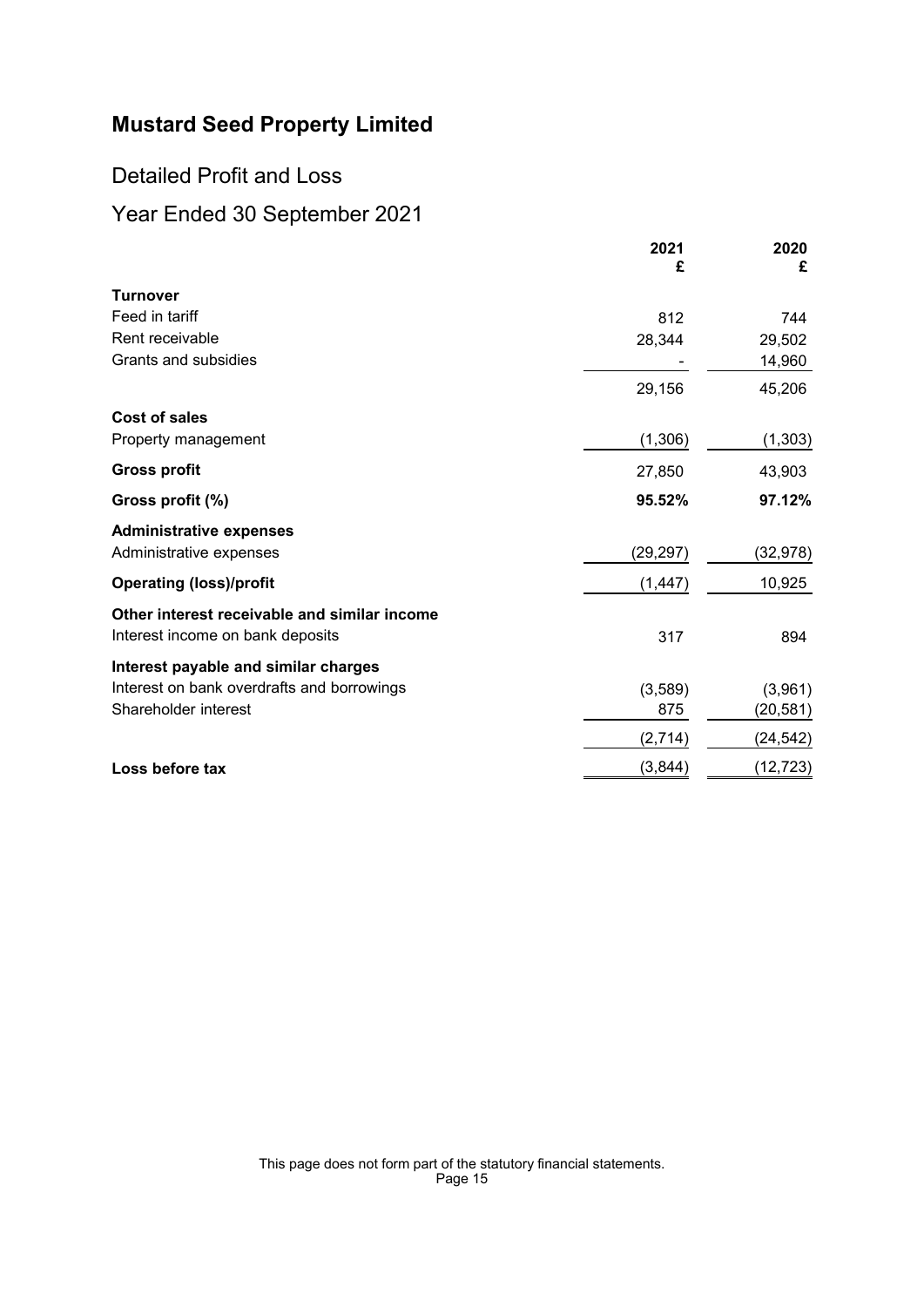Detailed Profit and Loss

|                                                     | 2021<br>£ | 2020<br>£ |
|-----------------------------------------------------|-----------|-----------|
| <b>Administration costs</b>                         |           |           |
| Light, heat and power                               | 1,067     | 357       |
| Insurance                                           | 1,714     | 3,004     |
| Trade subscriptions                                 | 100       |           |
| Sundry expenses                                     | 151       | 271       |
| Council Tax                                         | 3,357     | 2,245     |
| Accountancy                                         | 1,910     | 2,270     |
| Legal and professional                              | 20,179    | 24,021    |
| <b>Bank charges</b>                                 | 23        | 14        |
| Depreciation of other property, plant and equipment | 796       | 796       |
|                                                     | 29,297    | 32,978    |